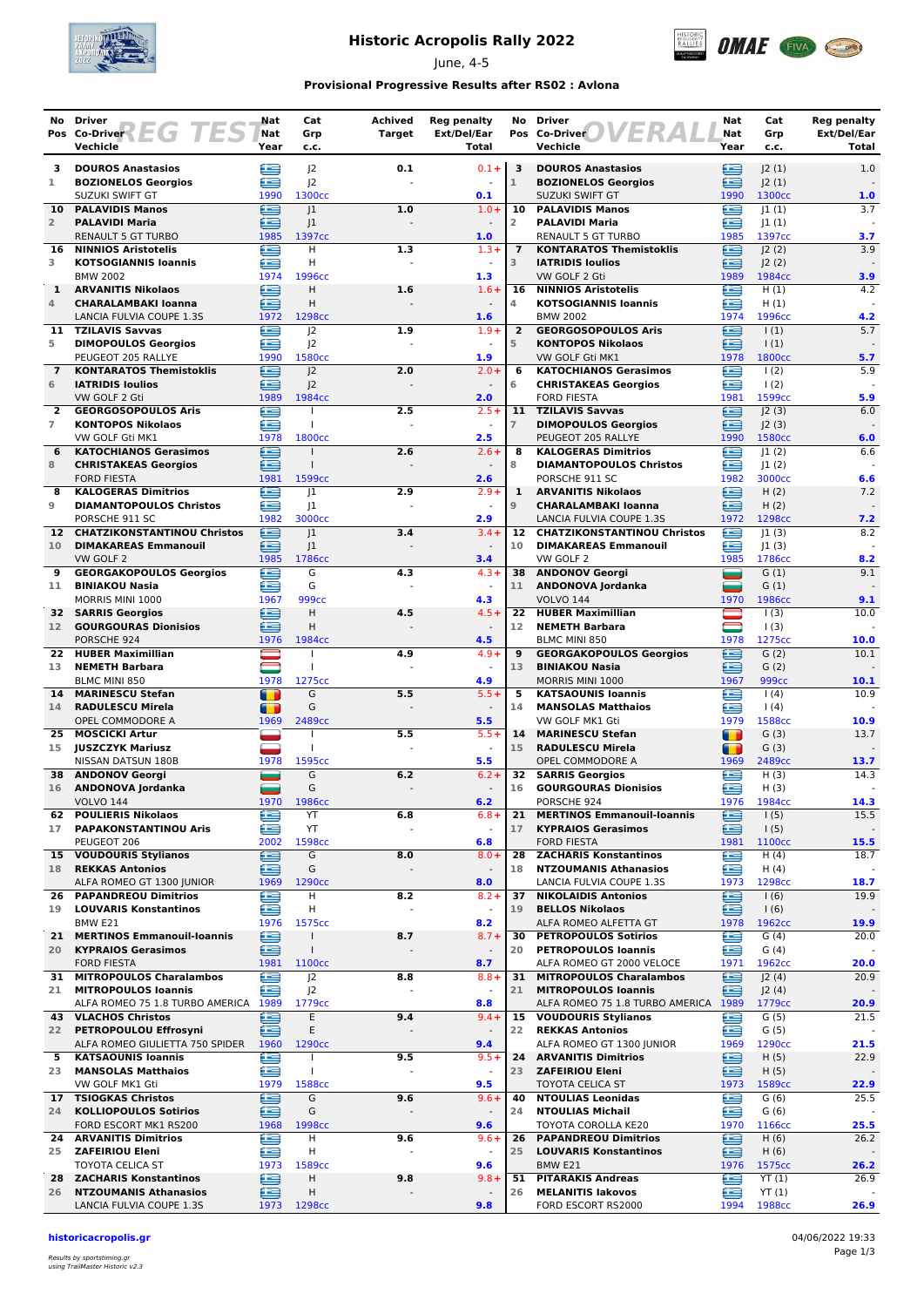

# **Historic Acropolis Rally 2022**

June, 4-5



### **Provisional Progressive Results after RS02 : Avlona**

| No       | Driver<br>Pos Co-Driver 2 EG TES                          | Nat<br>Nat     | Cat<br>Grp               | Achived<br><b>Target</b> | <b>Reg penalty</b><br>Ext/Del/Ear | No       | <b>Driver</b><br>VERA<br>Pos Co-Driver                     | Nat<br>Nat          | Cat<br>Grp                 | <b>Reg penalty</b><br>Ext/Del/Ear |
|----------|-----------------------------------------------------------|----------------|--------------------------|--------------------------|-----------------------------------|----------|------------------------------------------------------------|---------------------|----------------------------|-----------------------------------|
|          | Vechicle                                                  | Year           | c.c.                     |                          | Total                             |          | Vechicle                                                   | Year                | c.c.                       | <b>Total</b>                      |
| 30       | <b>PETROPOULOS Sotirios</b>                               | œ              | G                        | 10.5                     | $10.5 +$                          | 19       | <b>NOTARAS Polykarpos</b>                                  | ≘                   | 1(4)                       | 31.1                              |
| 27       | <b>PETROPOULOS loannis</b><br>ALFA ROMEO GT 2000 VELOCE   | £<br>1971      | G<br>1962cc              |                          | 10.5                              | 27       | <b>CHRISTOPOULOS Petros</b><br>PORSCHE 924 TURBO           | £<br>1983           | 1(4) <br>1984cc            | 31.1                              |
| 40       | <b>NTOULIAS Leonidas</b>                                  | ≘              | G                        | 12.4                     | $12.4 +$                          | 57       | <b>MORAITIS Nikolaos</b>                                   | £                   | 1(7)                       | 31.3                              |
| 28       | <b>NTOULIAS Michail</b><br>TOYOTA COROLLA KE20            | ∈<br>1970      | G<br>1166cc              |                          | 12.4                              | 28       | <b>CHATZIKONSTANTINOU loannis</b><br>LADA BA3 2101         | £<br>1979           | 1(7)<br>1198cc             | 31.3                              |
| 20       | MIHAI-ALEXANDRU Hatisi                                    | $\blacksquare$ | G                        | 12.6                     | $12.6+$                           | 20       | MIHAI-ALEXANDRU Hatisi                                     | П                   | G(7)                       | 31.6                              |
| 29       | MIHAI-ALEXANDRU Hatisi<br><b>FORD CAPRI</b>               | т<br>1970      | G<br>1994cc              |                          | 12.6                              | 29       | MIHAI-ALEXANDRU Hatisi<br><b>FORD CAPRI</b>                | т<br>1970           | G(7)<br>1994cc             | 31.6                              |
| 37       | <b>NIKOLAIDIS Antonios</b>                                | œ              |                          | 13.1                     | $13.1+$                           | 55       | <b>SAKELARIADIS Georgios</b>                               | ≘                   | J2(5)                      | 42.3                              |
| 30       | <b>BELLOS Nikolaos</b><br>ALFA ROMEO ALFETTA GT           | £<br>1978      | $\mathbf{I}$             |                          | $\blacksquare$<br>13.1            | 30       | <b>GENERALIS Nikolaos</b><br><b>TOYOTA COROLLA 1.6 Gti</b> | ≘<br>1989           | J2(5)<br>1587cc            | 42.3                              |
| 51       | <b>PITARAKIS Andreas</b>                                  | æ              | 1962cc<br>YT             | 14.0                     | $14.0 +$                          | 25       | <b>MOSCICKI Artur</b>                                      |                     | 1(8)                       | 48.5                              |
| 31       | <b>MELANITIS lakovos</b><br>FORD ESCORT RS2000            | £<br>1994      | YT<br>1988cc             |                          | 14.0                              | 31       | <b>JUSZCZYK Mariusz</b><br>NISSAN DATSUN 180B              | -<br>1978           | 1(8)<br>1595cc             | 48.5                              |
| 59       | <b>KARAMPELAS Ilias</b>                                   | ⋐              | G                        | 14.5                     | $14.5+$                           | 58       | <b>KOSMAS Aristotelis</b>                                  | £                   | 1(5)                       | 53.5                              |
| 32       | <b>CHASIOTIS Fanis</b>                                    | œ              | G                        |                          |                                   | 32       | <b>KONTOS Stefanos</b>                                     | £                   | 1(5)                       |                                   |
| 57       | <b>VW 1200</b><br><b>MORAITIS Nikolaos</b>                | 1967<br>∈      | 1192cc                   | 14.5                     | 14.5<br>$14.5+$                   | 34       | MERCEDES BENZ 500 SEC<br><b>TSIMIS Dimitrios</b>           | 1984<br>£           | 4973cc<br>G(8)             | 53.5<br>57.7                      |
| 33       | <b>CHATZIKONSTANTINOU loannis</b>                         | £              | $\mathbf{I}$             |                          |                                   | 33       | <b>KASOUNI / TSIMI Theodora</b>                            | æ                   | G(8)                       |                                   |
| 58       | LADA BA3 2101<br><b>KOSMAS Aristotelis</b>                | 1979<br>£      | 1198cc<br> 1             | 16.0                     | 14.5<br>$16.0+$                   | 17       | MERCEDES BENZ W113 / 230 SL<br><b>TSIOGKAS Christos</b>    | 1966<br>Æ           | 2306cc<br>G(9)             | 57.7<br>63.8                      |
| 34       | <b>KONTOS Stefanos</b>                                    | ≘              | J <sub>1</sub>           |                          |                                   | 34       | <b>KOLLIOPOULOS Sotirios</b>                               | œ                   | G(9)                       |                                   |
| 47       | MERCEDES BENZ 500 SEC<br><b>ANTONOPOULOS Aris</b>         | 1984<br>£      | 4973cc<br>G              | 19.5                     | 16.0<br>$19.5+$                   | 47       | FORD ESCORT MK1 RS200<br><b>ANTONOPOULOS Aris</b>          | 1968<br>£           | 1998cc<br>G(10)            | 63.8<br>69.7                      |
| 35       | <b>CHEIRDARIS Alexandros</b>                              | œ              | G                        |                          |                                   | 35       | <b>CHEIRDARIS Alexandros</b>                               | £                   | G(10)                      |                                   |
| 55       | <b>MG B ROADSTER</b><br><b>SAKELARIADIS Georgios</b>      | 1969<br>∈      | 1798cc<br> 2             | 19.9                     | 19.5<br>$19.9+$                   | 61       | <b>MG B ROADSTER</b><br><b>BENOS Aggelos</b>               | 1969<br>œ           | 1798cc<br>YT(2)            | 69.7<br>73.4                      |
| 36       | <b>GENERALIS Nikolaos</b>                                 | Æ              | 2                        |                          |                                   | 36       | <b>BENOS Panos</b>                                         | æ                   | YT(2)                      |                                   |
| 46       | TOYOTA COROLLA 1.6 Gti<br><b>BALANOU Elisavet</b>         | 1989<br>œ      | 1587cc<br>G              | 20.2                     | 19.9<br>$20.2 +$                  |          | ALFA ROMEO SPIDER S4<br>54 CHATZICHRISTOU Anastasios       | 1992<br>æ           | 1962cc<br> 2(6)            | 73.4<br>94.9                      |
| 37       | PAPAIOANNOU AIKATERINI                                    | ≘              | G                        |                          |                                   | 37       | <b>THEOPHANOPOULOS Dimitrios</b>                           | ≘                   | J2(6)                      |                                   |
|          | <b>VW 1500</b>                                            | 1969           | 1495cc                   |                          | 20.2                              |          | NISSAN BLUEBIRD                                            | 1990                | 1598cc                     | 94.9                              |
| 61<br>38 | <b>BENOS Aggelos</b><br><b>BENOS Panos</b>                | ≘<br>£         | YT<br>YT                 | 20.5                     | $20.5+$                           | 56<br>38 | <b>PSACHOS Dimitrios</b><br><b>POLITIS Ioannis</b>         | £<br>œ              | H(7)<br>H(7)               | 102.6                             |
|          | ALFA ROMEO SPIDER S4                                      | 1992           | 1962cc                   |                          | 20.5                              |          | FIAT 128 RALLY                                             | 1973                | 1301cc                     | 102.6                             |
| 34<br>39 | <b>TSIMIS Dimitrios</b><br>KASOUNI / TSIMI Theodora       | œ<br>æ         | G<br>G                   | 24.1                     | $24.1 +$<br>$\overline{a}$        | 33<br>39 | <b>PAPADAKIS Ilias</b><br><b>PAPADAKI Virginia</b>         | e<br>œ              | G(11)<br>G(11)             | 120.9                             |
|          | MERCEDES BENZ W113 / 230 SL                               | 1966           | 2306cc                   |                          | 24.1                              |          | PORSCHE 911 T TARGA                                        | 1971                | 2195cc                     | 120.9                             |
| 19<br>40 | <b>NOTARAS Polykarpos</b><br><b>CHRISTOPOULOS Petros</b>  | ∈<br>£         | 1<br> 1                  | 24.6                     | $24.6+$<br>$\blacksquare$         | 50<br>40 | <b>THERMOS Christos</b><br><b>THERMOS loannis</b>          | ≘<br>£              | H(8)<br>H(8)               | 167.6                             |
|          | PORSCHE 924 TURBO                                         | 1983           | 1984cc                   |                          | 24.6                              |          | FORD ESCORT MK1                                            | 1972                | 1601cc                     | 167.6                             |
| 41       | 33 PAPADAKIS Ilias<br><b>PAPADAKI Virginia</b>            | £<br>£         | G<br>G                   | 29.7                     | $29.7 +$                          | 35<br>41 | <b>TZAVARAS Georgios</b><br><b>BEKAS Konstantinos</b>      | £<br>⋐              | G(12)<br>G(12)             | 216.0                             |
|          | PORSCHE 911 T TARGA                                       | 1971           | 2195cc                   |                          | 29.7                              |          | BMW 1600-2                                                 | 1970                | 1575cc                     | 216.0                             |
| 29<br>42 | <b>ROGERS Neil</b><br><b>Giorgos Dagres</b>               | m<br>≘         | E<br>E                   | 35.2                     | $35.2 +$                          | 39<br>42 | <b>PITARAKIS Georgios</b><br><b>MELANITIS Ilias</b>        | £<br>∈              | 1(6) <br> 1(6)             | 231.1                             |
|          | LANCIA APPIA S3                                           | 1961           | 1091cc                   |                          | 35.2                              |          | FORD ESCORT RS1600i                                        | 1985                | 1587cc                     | 231.1                             |
| 49       | <b>VYTOGIANNIS Georgios</b><br>43 VYTOGIANNIS Nikolaos    | e<br>œ         | J2<br>J <sup>2</sup>     | 36.0                     | $36.0+$<br>$\blacksquare$         | 29<br>43 | <b>ROGERS Neil</b><br><b>Giorgos Dagres</b>                | $\blacksquare$<br>≘ | E(1)<br>E(1)               | 290.9                             |
|          | PORSCHE 911                                               | 1988           | 3125cc                   |                          | 36.0                              |          | <b>LANCIA APPIA S3</b>                                     | 1961                | 1091cc                     | 290.9                             |
| 44       | 35 TZAVARAS Georgios<br><b>BEKAS Konstantinos</b>         | ∈<br>ē         | G<br>G                   | 43.5                     | $43.5+$                           | 53<br>44 | <b>ANDRIOPOULOS Miltiadis</b><br><b>DONTA Ismini-Niki</b>  | œ<br>£              | J2(7)<br>J2(7)             | 304.4                             |
|          | BMW 1600-2                                                | 1970           | 1575cc                   |                          | 43.5                              |          | TOYOTA COROLLA AE92                                        | 1989                | 1598cc                     | 304.4                             |
| 54       | <b>CHATZICHRISTOU Anastasios</b>                          | œ              | J <sup>2</sup>           | 48.0                     | $48.0+$                           | 46       | <b>BALANOU Elisavet</b>                                    | £                   | G(13)                      | 377.6                             |
| 45       | <b>THEOPHANOPOULOS Dimitrios</b><br>NISSAN BLUEBIRD       | ≘<br>1990      | J <sup>2</sup><br>1598cc |                          | $\overline{a}$<br>48.0            | 45       | PAPAIOANNOU AIKATERINI<br><b>VW 1500</b>                   | ≘<br>1969           | G(13)<br>1495cc            | 377.6                             |
|          | 56 PSACHOS Dimitrios                                      | €              | Н                        | 55.8                     | $55.8+$                           | 27       | <b>TSEKERIS Alexandros</b>                                 | €                   | G(14)                      | 404.8                             |
| 46       | <b>POLITIS Ioannis</b><br>FIAT 128 RALLY                  | ≘<br>1973      | Н<br>1301cc              |                          | $\blacksquare$<br>55.8            | 46       | <b>AFENTAKIS Gerasimos</b><br>BMW 1600-2                   | œ<br>1969           | G(14)<br>1575cc            | 404.8                             |
|          | 53 ANDRIOPOULOS Miltiadis                                 | e              | J <sub>2</sub>           | 1:01.2                   | $61.2 +$                          | 62       | <b>POULIERIS Nikolaos</b>                                  | ⊜                   | YT(3)                      | 501.0                             |
| 47       | <b>DONTA Ismini-Niki</b><br>TOYOTA COROLLA AE92           | £<br>1989      | J <sub>2</sub><br>1598cc |                          | 61.2                              | 47       | <b>PAPAKONSTANTINOU Aris</b><br>PEUGEOT 206                | ≘<br>2002           | YT(3)<br>1598cc            | 501.0                             |
|          | <b>41 PETROU Eleftherios</b>                              | ≘              | н                        | 1:10.0                   | $70.0+$                           | 49       | <b>VYTOGIANNIS Georgios</b>                                | £                   | J2(8)                      | 562.5                             |
| 48       | <b>DIMAKOPOULOS Konstantinos</b><br>ALFA ROMEO ALFETTA GT | ∈<br>1976      | н<br>1779 <sub>cc</sub>  |                          | 70.0                              | 48       | <b>VYTOGIANNIS Nikolaos</b><br>PORSCHE 911                 | œ<br>1988           | J2(8)<br>3125cc            | 562.5                             |
|          | 50 THERMOS Christos                                       | ⋐              | н                        | 1:14.9                   | $74.9+$                           | 43       | <b>VLACHOS Christos</b>                                    | ≘                   | E(2)                       | 609.4                             |
|          | 49 THERMOS Ioannis<br>FORD ESCORT MK1                     | è<br>1972      | Н<br>1601cc              |                          | $\blacksquare$<br>74.9            | 49       | PETROPOULOU Effrosyni<br>ALFA ROMEO GIULIETTA 750 SPIDER   | ≘<br>1960           | E(2)<br>1290 <sub>cc</sub> | 609.4                             |
| 27       | <b>TSEKERIS Alexandros</b>                                | ఆ              | G                        | 1:54.9                   | $114.9+$                          | 59       | <b>KARAMPELAS Ilias</b>                                    | ∈                   | G (15)                     | 614.5                             |
| 50       | <b>AFENTAKIS Gerasimos</b><br>BMW 1600-2                  | £<br>1969      | G<br>1575cc              |                          | 114.9                             | 50       | <b>CHASIOTIS Fanis</b><br>VW 1200                          | œ<br>1967           | G(15)<br>1192cc            | 614.5                             |
| 39       | <b>PITARAKIS Georgios</b>                                 | Œ              | J1                       | 1:56.4                   | $116.4+$                          | 18       | <b>KOFINAS Kyriakos</b>                                    | £                   | J2(9)                      | 637.1                             |
| 51       | <b>MELANITIS Ilias</b><br>FORD ESCORT RS1600i             | £<br>1985      | J <sub>1</sub><br>1587cc |                          | $\omega$<br>116.4                 | 51       | <b>KARAMPATSAKIS Eleftherios</b><br>VW GOLF 2 Gti          | ≘<br>1990           | J2(9)<br>1781cc            | 637.1                             |
| 36       | <b>KOLAITIS Spyridon</b>                                  | ≘              | Н                        | 2:36.9                   | $156.9+$                          | 41       | <b>PETROU Eleftherios</b>                                  | €                   | H(9)                       | 670.0                             |
| 52       | <b>PAVLAKIS Emmanouil</b><br><b>BMW 2002</b>              | ఆ              | Н<br>1990 <sub>cc</sub>  |                          | 156.9                             | 52       | <b>DIMAKOPOULOS Konstantinos</b><br>ALFA ROMEO ALFETTA GT  | œ<br>1976           | H(9)<br>1779cc             |                                   |
|          |                                                           | 1974           |                          |                          |                                   |          |                                                            |                     |                            | 670.0                             |

**historicacropolis.gr** 04/06/2022 19:33

Results by sportstiming.gr using TrailMaster Historic v2.3